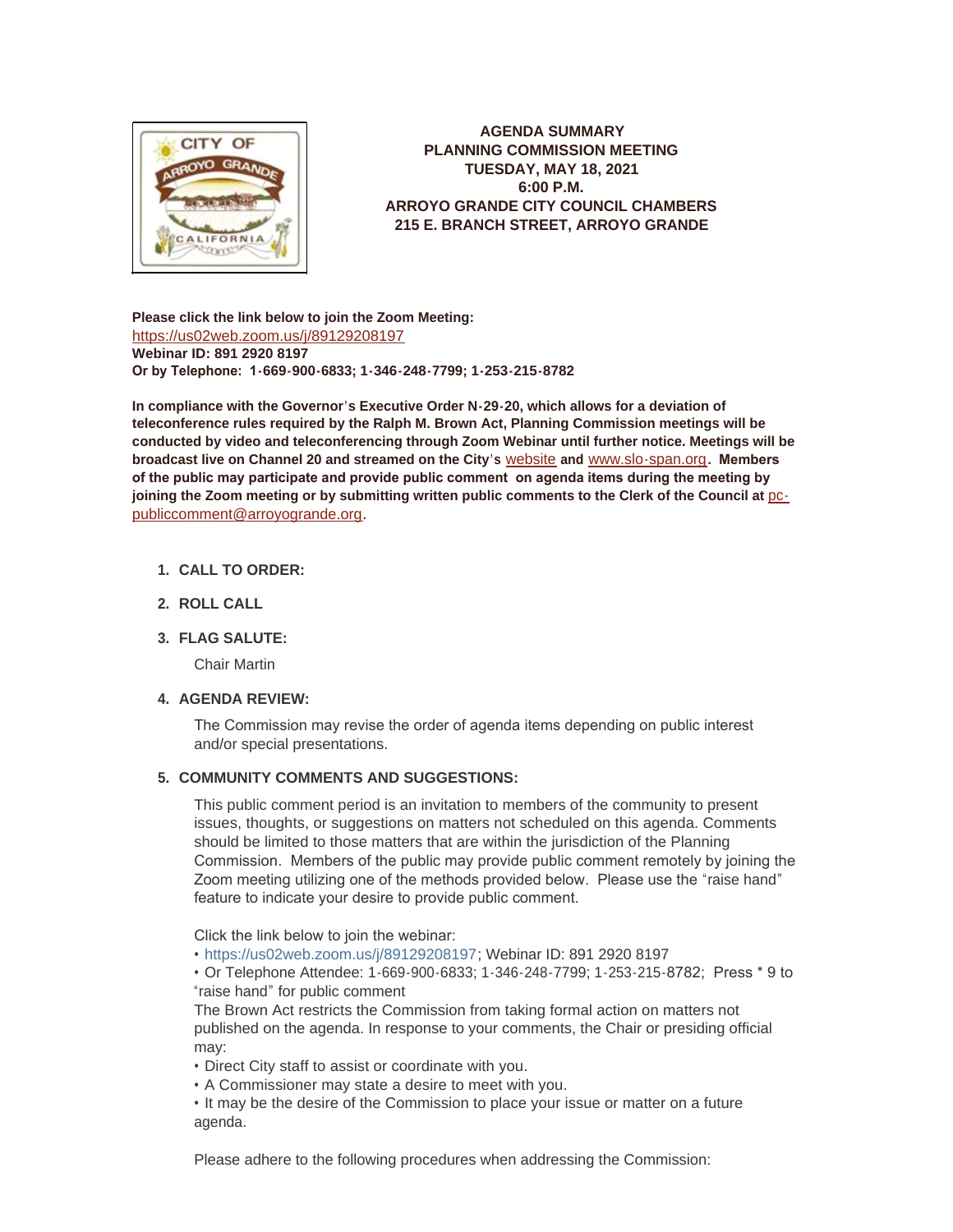• Comments should be limited to 3 minutes or less.

• Your comments should be directed to the Commission as a whole and not directed to an individual Commissioner.

• Slanderous, profane or personal remarks against any Commissioner or member of the audience shall not be permitted.

### **WRITTEN COMMUNICATIONS: 6.**

Correspondence or supplemental information for the Planning Commission received after Agenda preparation. In compliance with the Brown Act, the Commission will not take action on correspondence relating to items that are not listed on the Agenda, but may schedule such matters for discussion or hearing as part of future agenda consideration.

### **CONSENT AGENDA: 7.**

# **CONSIDERATION OF APPROVAL OF MINUTES**  7.a.

Recommended Action: Approve the minutes of the May 4, 2021 Regular Planning Commission meeting.

Documents:

#### [2021-05-18\\_7a Minutes for Approval.pdf](http://www.arroyogrande.org/AgendaCenter/ViewFile/Item/11020?fileID=17211)

### **PUBLIC HEARINGS: 8.**

**CONTINUED CONSIDERATION OF LOT MERGER 21-001 AND CONDITIONAL USE**  8.a. **PERMIT 21-001; MIXED-USE DEVELOPMENT CONSISTING OF 63 AFFORDABLE HOUSING UNITS AND 1,178 SQUARE FEET OF COMMERCIAL SPACE; LOCATION – 700 OAK PARK BLVD.; APPLICANT – HOUSING AUTHORITY OF SAN LUIS OBISPO (HASLO); REPRESENTATIVE – SCOTT SMITH**

Recommended Action: It is recommended that the Planning Commission adopt a Resolution approving Lot Merger 21-001 and Conditional Use Permit 21-001 located at 700 Oak Park Blvd.

Documents:

[2021-05-18\\_08a HASLO Mixed-Use.pdf](http://www.arroyogrande.org/AgendaCenter/ViewFile/Item/11035?fileID=17216) [2021-05-18 Supplemental Memo 1.pdf](http://www.arroyogrande.org/AgendaCenter/ViewFile/Item/11035?fileID=17217)

#### **NON-PUBLIC HEARING ITEMS: 9.**

### **APPOINTMENT TO THE TRAFFIC WAY BRIDGE STAKEHOLDER GROUP** 9.a.

Recommended Action: It is recommended that the Planning Commission appoint one Commissioner to serve as a representative on the Traffic Way Bridge Stakeholder group.

Documents:

#### [2021-05-18\\_09a Traffic Way Bridge Stakeholder.pdf](http://www.arroyogrande.org/AgendaCenter/ViewFile/Item/11021?fileID=17212)

# **NOTICE OF ADMINISTRATIVE DECISIONS: 10.**

This is a notice of administrative decision for Minor Use Permits, including any approvals, denials or referrals by the Community Development Director. An administrative decision must be appealed or called up for review by the Planning Commission by a majority vote.

#### 11. COMMISSION COMMUNICATIONS:

Correspondence/Comments as presented by the Planning Commission.

### **STAFF COMMUNICATIONS: 12.**